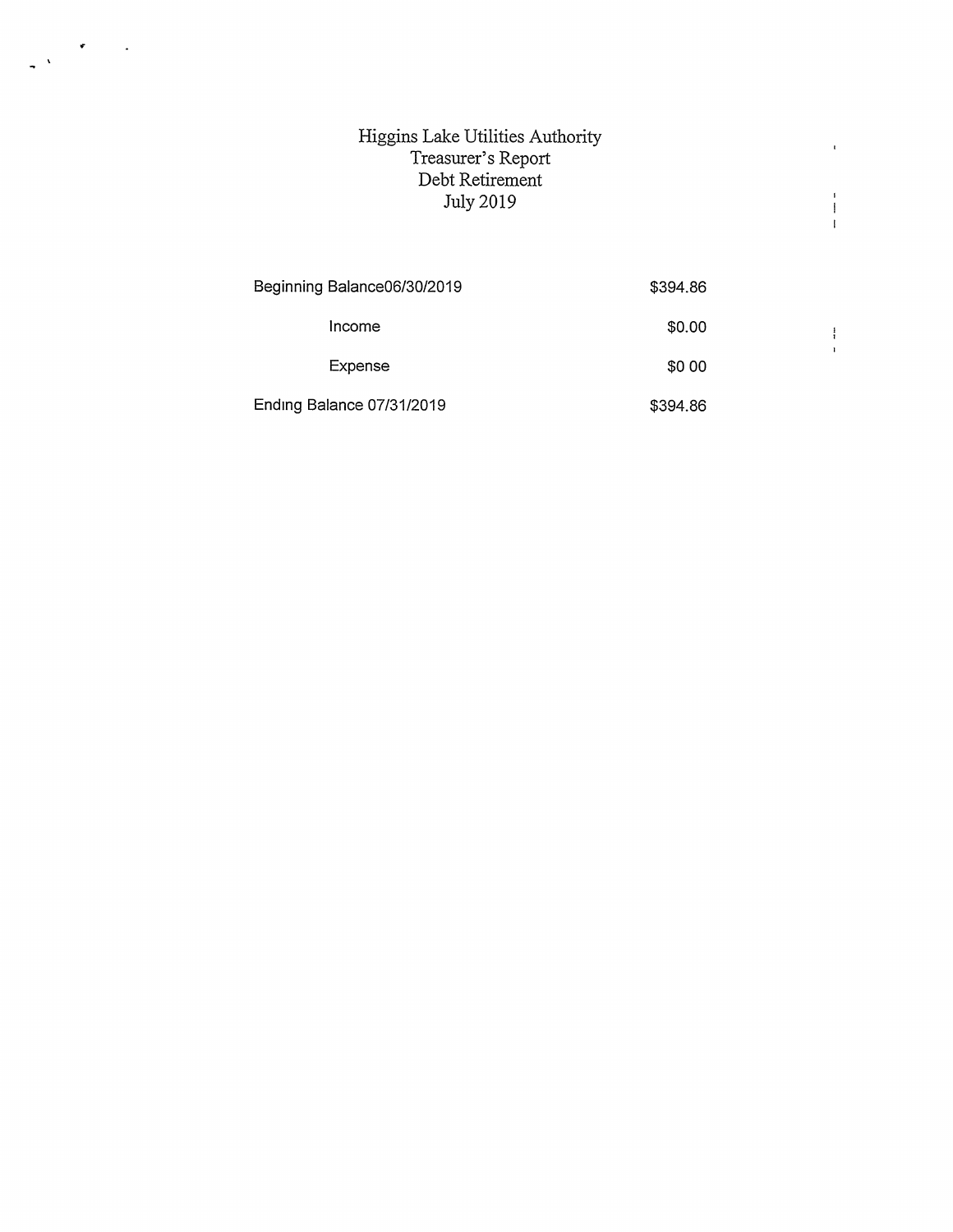## Higgins Lake Utilities Authority Treasurer's Report ER&R July 2019

 $\bar{\mathbf{r}}$ 

 $\bar{V}$ 

 $\frac{1}{3}$ 

| Beginning Balance 06/30/2019 | \$47,462.29 |
|------------------------------|-------------|
| Income                       | \$2.01      |
| Expense                      | \$0.00      |
| Ending Balance 07/31/2019    | \$47,464.30 |

| Certificate of Deposit Balance as of 05/08/2019: | $(1)$ \$85,844.97 |
|--------------------------------------------------|-------------------|
| Certificate of Deposit on 12/12/2018:            | (2) \$25,091.94   |

 $\frac{1}{\left\| \frac{1}{\left\| \frac{1}{\left\| \frac{1}{\left\| \frac{1}{\left\| \frac{1}{\left\| \frac{1}{\left\| \frac{1}{\left\| \frac{1}{\left\| \frac{1}{\left\| \frac{1}{\left\| \frac{1}{\left\| \frac{1}{\left\| \frac{1}{\left\| \frac{1}{\left\| \frac{1}{\left\| \frac{1}{\left\| \frac{1}{\left\| \frac{1}{\left\| \frac{1}{\left\| \frac{1}{\left\| \frac{1}{\left\| \frac{1}{\left\| \frac{1}{\left\| \frac{1$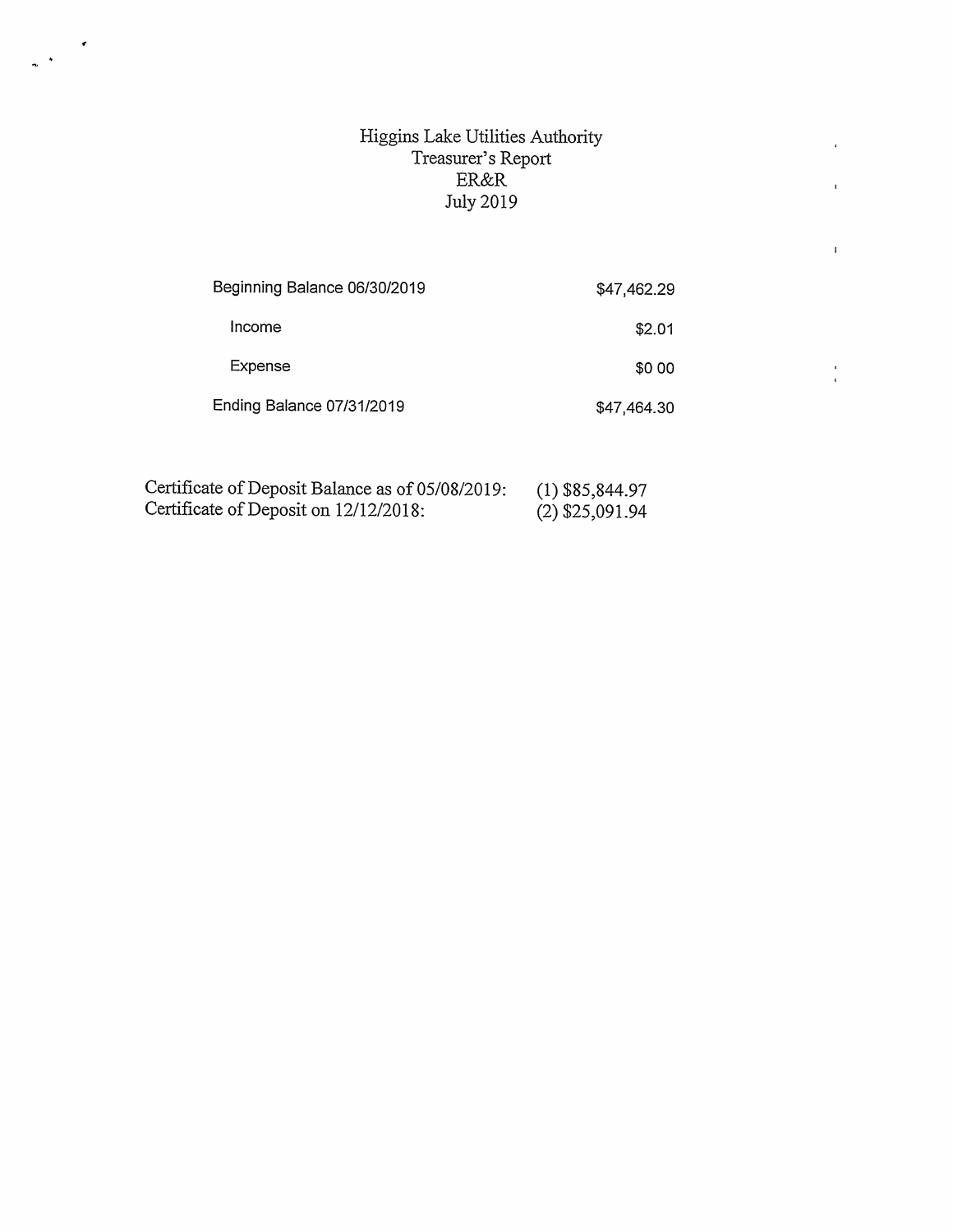## Higgins Lake Utilities Authority Treasurer's Report O&M July 2019

 $\bar{1}$ 

 $\mathbf{r}$ 

 $\mathbf{I}$  $\frac{1}{\sqrt{2\pi}}$ 

 $\bar{r}$ 

 $\langle \bullet \rangle$ 

 $\ddot{\phantom{0}}$ 

| Beginning Balance 06/30/2019 | \$97,886.85  |
|------------------------------|--------------|
| Income-                      | \$45,477 67  |
| Expense                      | \$15,237.68  |
| Ending Balance 07/31/2019    | \$128,126.84 |

| Income Breakdown: O&M- |       | 33999.59 |
|------------------------|-------|----------|
|                        | ER&R- | 11478.08 |